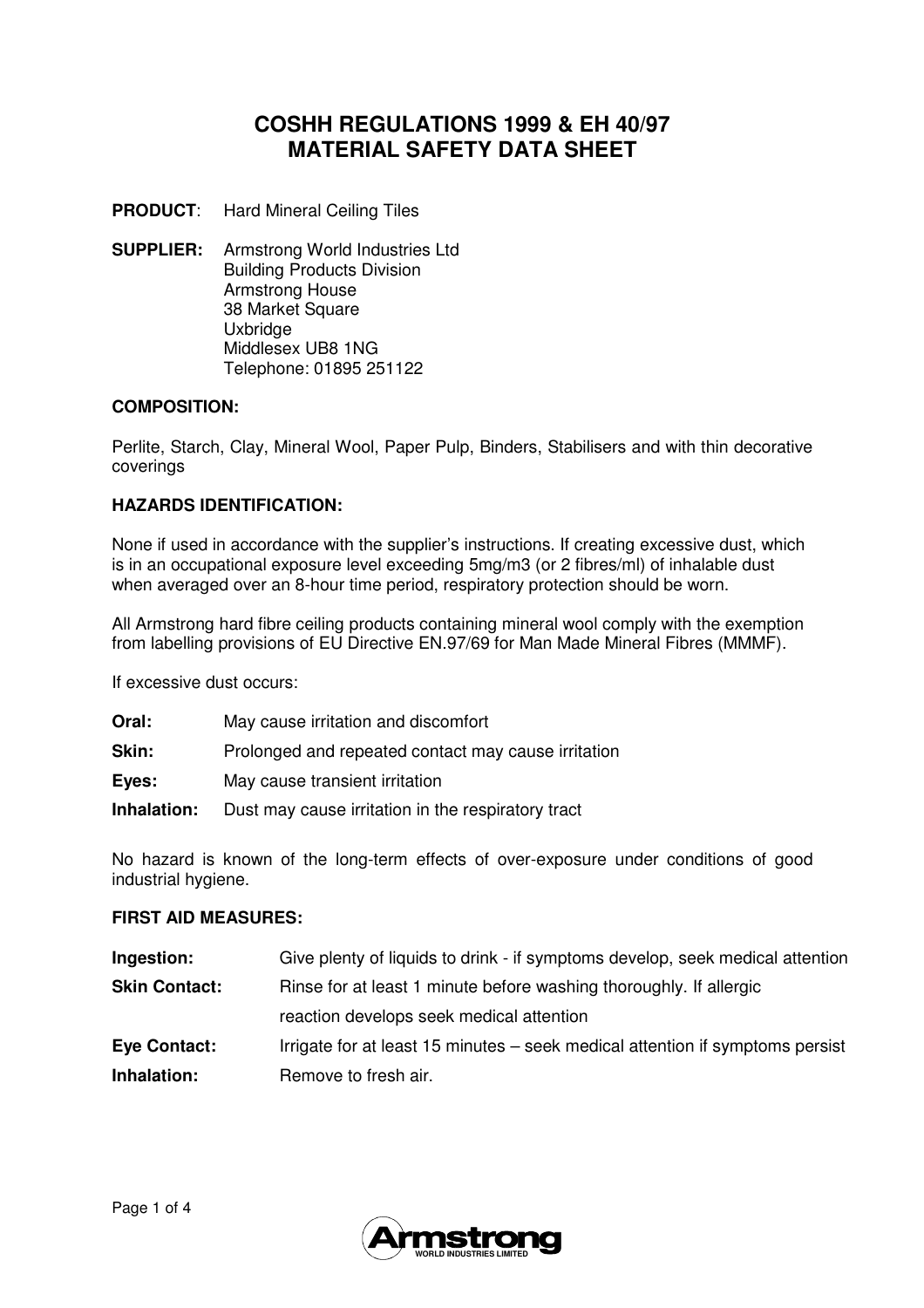## **FIRE FIGHTING MEASURES:**

No known fire hazards. Meets or exceeds the requirements for wall and ceiling linings in critical areas, such as escape routes and circulation spaces of buildings, as required by Building Regulations and determined by appropriate tests against BS 476.

#### **ACCIDENTAL RELEASE MEASURES:**

No specific requirement.

If creating excessive dust, respiratory protection, such as a disposable mask, should be worn.

#### **HANDLING AND STORAGE:**

Store in dry conditions and do not expose to environments with a relative humidity greater than those recommended for particular products as stated in the product literature.

#### **EXPOSURE CONTROLS/ PERSONAL PROTECTION:**

No specific requirement.

If creating excessive dust, respiratory protection, such as a disposable mask, should be worn. Dune products sometimes shed small surface particles during installation and where the ceiling grid is subject to impact. Respiratory and eye protection is recommended in these circumstances.

After prolonged contact wash hands thoroughly.

#### **PHYSICAL AND CHEMICAL PROPERTIES:**

| Appearance:                  | Solid                                                                               |
|------------------------------|-------------------------------------------------------------------------------------|
| <b>Colour:</b>               | White (some products are available with a decorative colour finish)                 |
| Odour:                       | None usually                                                                        |
| pH:                          | Not applicable                                                                      |
| <b>Boiling Point:</b>        | $>1000^\circ$ C                                                                     |
| <b>Melting Point:</b>        | Not applicable                                                                      |
| <b>Flash Point:</b>          | Not applicable                                                                      |
| <b>Solubility:</b>           | If immersed in water the product will dissolve into its constituent parts.          |
| Density:                     | Between 200 kg/m <sup>3</sup> and 500 kg/m <sup>3</sup> depending upon product type |
| <b>Oxidising Properties:</b> | Not applicable                                                                      |
| <b>Vapour Pressure:</b>      | Not applicable                                                                      |
| <b>Explosive Properties:</b> | Not applicable                                                                      |

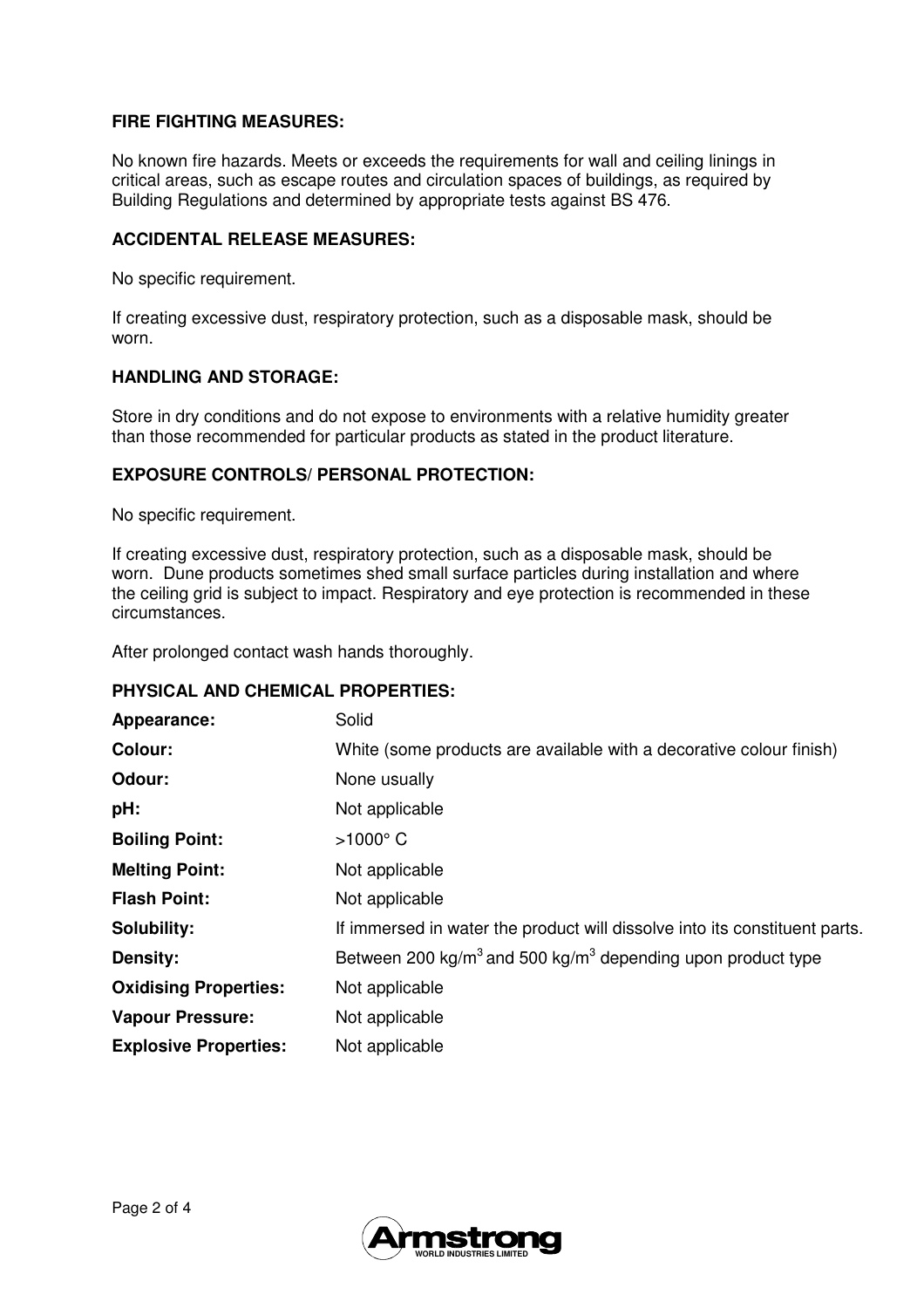# **STABILITY AND REACTIVITY:**

Not applicable

## **TOXICOLOGICAL INFORMATION:**

All Armstrong hard fibre ceiling products containing mineral wool comply with the exemption from labelling provisions of EU Directive EN.97/69 for Man Made Mineral Fibres (MMMF).

This Directive classifies MMMF into two general categories with certain labelling requirements.

Armstrong ceiling products are currently available manufactured from wool that is certified as low Biopersistant in accordance with the Directive.

The use of certified Biopersistant wool replaces the need to provide information regarding fibre lengths and fibre diameters. The new EU directive makes the need for this data unnecessary for these types of mineral wool fibres.

#### **ECOLOGICAL INFORMATION:**

No Environmental Risks

Material is Recyclable

#### **DISPOSAL CONSIDERATIONS:**

Unnecessary breakage of the product should be avoided.

During removal of waste products, any accumulated dust may constitute a nuisance and in these circumstances respiratory protection, such as a disposable mask should be worn.

#### **TRANSPORT CONSIDERATIONS:**

No special requirements

#### **REGULATORY INFORMATION:**

All Armstrong ceiling products containing mineral wool and for use in forthcoming European projects comply with the exemption from labelling provisions of EU Directive EN.97/69 for Man Made Mineral Fibres (MMMF). Reference: The Chemicals (Hazard Information and Packaging for Supply) (Amendment) Regulations (CHIPS 3 2002) Health and Safety at Work Act 1974 EH 40/97 Occupational Exposure Limits 1997